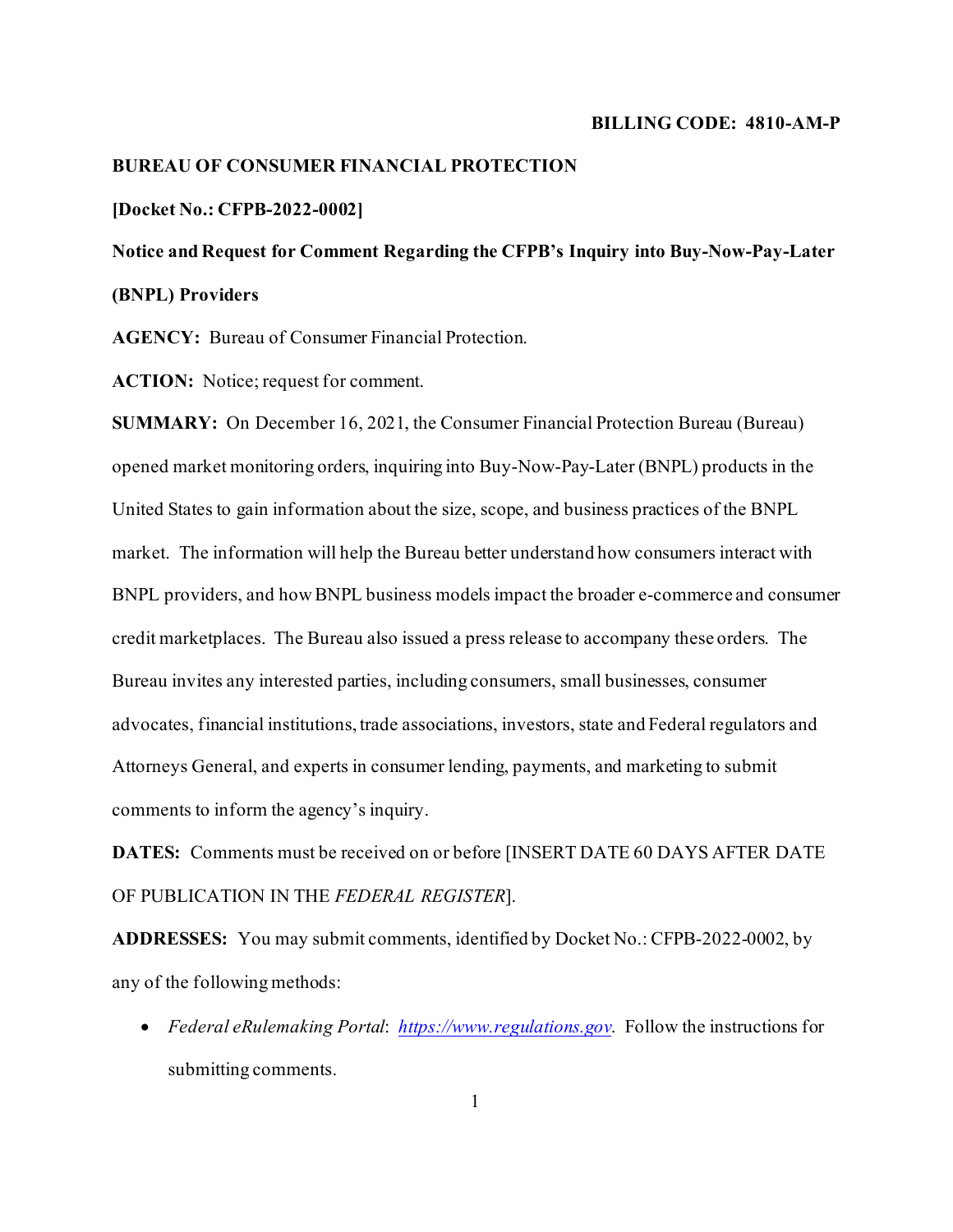- *Email*: BNPLInquiry@cfpb.gov. Include Docket No.: CFPB-2022-0002 in the subject line of the message.
- *Mail/Hand Delivery/Courier*: Comment Intake—Statement into BNPL Providers, Bureau of Consumer Financial Protection, 1700 G Street NW, Washington, DC 20552. Please note that due to circumstances associated with the COVID-19 pandemic, the Bureau discourages the submission of comments by hand delivery, mail, or courier. *Instructions*: The Bureau encourages the early submission of comments. All submissions should include document title and docket number. Because paper mail in the Washington, DC area and at the Bureau is subject to delay, commenters are encouraged to submit comments electronically. In general, all comments received will be posted without change to *[https://www.regulations.gov](https://www.regulations.gov/)*. In addition, once the Bureau's headquarters reopens, comments will be available for public inspection and copying at 1700 G Street NW, Washington, DC 20552, on official business days between the hours of 10 a.m. and 5 p.m. Eastern Time. At that time, you can make an appointment to inspect the documents by telephoning 202-435-7275.

All comments, including attachments and other supporting materials, will become part of the public record and subject to public disclosure. Proprietary information or sensitive personal information, such as account numbers or Social Security numbers, or names of other individuals, should not be included. Comments will not be edited to remove any identifying or contact information. This docket is not for submitting other information to the Bureau, such as consumer complaints on a particular company. If you would like to submit a complaint, please visit consumerfinance.gov [\(https://www.consumerfinance.gov/complaint/](https://www.consumerfinance.gov/complaint/)).

**FOR FURTHER INFORMATION CONTACT:** Laura Udis, Program Manager, Small Dollar, Marketplace, and Installment Lending, 202-435-9158. If you require this document in an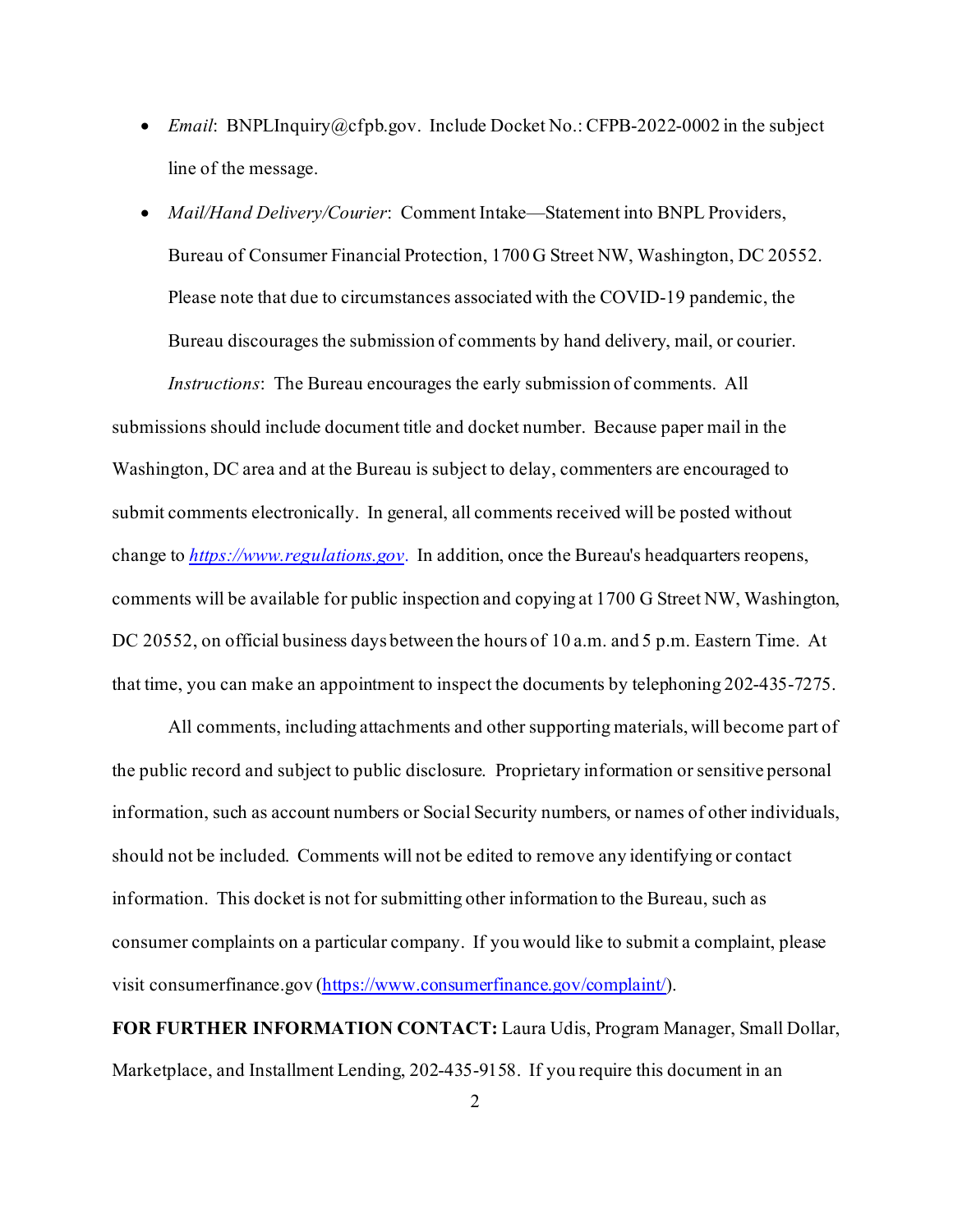alternative electronic format, please contact *[CFPB\\_Accessibility@cfpb.gov](mailto:CFPB_Accessibility@cfpb.gov)*.

# **SUPPLEMENTARY INFORMATION:**

## **I. Background**

In the December 16, 2021, market monitoring orders and accompanying press release, the Bureau required five providers of Buy-Now-Pay-Later (BNPL) products in the United States to provide information about their size, scope, and business practices.[1](#page-2-0) The Bureau listed six areas of specific interest:

- Business Model and Transaction Metrics
- Loan Performance Metrics
- Consumer Protections
- User Contacts and Demographics
- Data Harvesting
- Data Monetization

The Bureau invites any interested parties to submit comments to inform the agency's inquiry.

# **II. Public Comment**

The Bureau encourages comments about BNPL products. For example: what is the consumer experience with BNPL products? What are the benefits and risks to consumers from BNPL products? What is the merchant experience with BNPL products? What perspectives do

<span id="page-2-0"></span><sup>&</sup>lt;sup>1</sup> The press release and sample order can be found at https://www.consumerfinance.gov/aboutus/newsroom/consumer-financial-protection-bureau-opens-inquiry-into-buy-now-pay-later-credit/